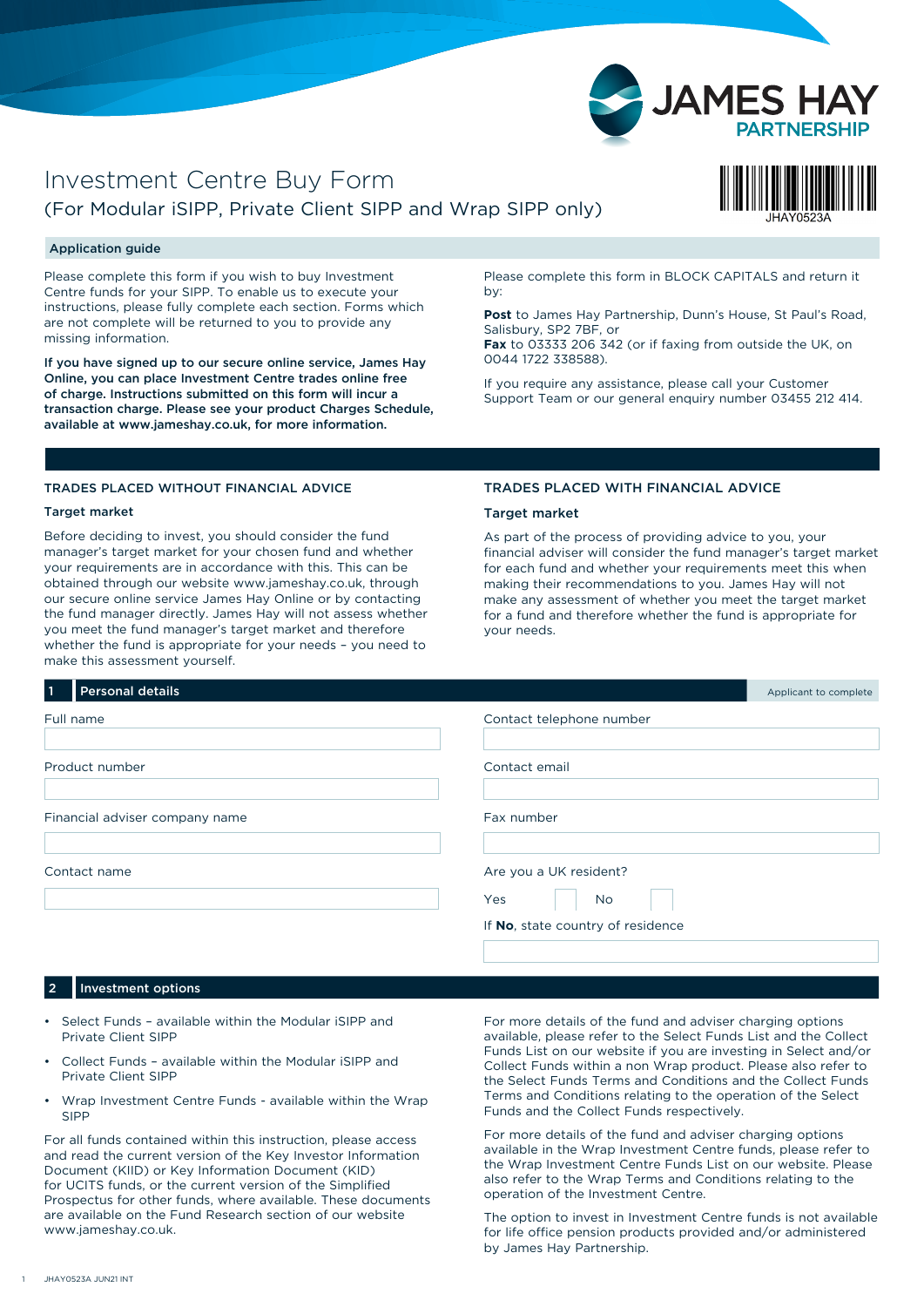#### 3a Investment Centre source of funds and the source of funds and the source of funds and the source of funds and the source of funds and the source of funds and the source of funds and the source of funds and the source of

Please provide details of the source of funds you wish to use to make the investment.

#### Product bank account

 Amount only £

#### SIPP commercial property bank account (if applicable)

Amount only

£

Other source of funds – please provide details (for example, pension transfer from ABC provider)

PLEASE NOTE: If source of funds is not the product bank account this may delay your investment being made.

#### **3b Investment Centre funds** Applicant to complete

Please provide the full details of each fund you wish to buy in the Investment Centre.

| Wrap, Select or<br>Collect fund          | Fund provider | Fund name | ISIN code <sup>1</sup> | Accumulation/Income <sup>2</sup><br>(please state A or I) | Gross investment<br>amount $(E)$ <sup>3</sup> | Initial adviser charge<br>$% ^{4}$ |
|------------------------------------------|---------------|-----------|------------------------|-----------------------------------------------------------|-----------------------------------------------|------------------------------------|
|                                          |               |           |                        |                                                           |                                               |                                    |
|                                          |               |           |                        |                                                           |                                               |                                    |
|                                          |               |           |                        |                                                           |                                               |                                    |
|                                          |               |           |                        |                                                           |                                               |                                    |
|                                          |               |           |                        |                                                           |                                               |                                    |
|                                          |               |           |                        |                                                           |                                               |                                    |
|                                          |               |           |                        |                                                           |                                               |                                    |
|                                          |               |           |                        |                                                           |                                               |                                    |
|                                          |               |           |                        |                                                           |                                               |                                    |
| Total amount to be invested $\mathbf{E}$ |               |           |                        |                                                           |                                               |                                    |

- <sup>1</sup> The ISIN code can be found on the Wrap Investment Centre Funds List or SIPP Select and Collect Funds Lists available at www.jameshay.co.uk.
- <sup>2</sup> If no preference has been made to share/unit class, we will not be able to proceed with the instruction and your request will be delayed.
- <sup>3</sup> The minimum investment into each fund is £1. This includes additional investments. (Note: This could vary subject to the fund manager's minimum).
- ⁴ The maximum initial adviser charge is 5% (including VAT) and must be within the maximum amount agreed by the client, as communicated to us on the Adviser Charges Form. We will not be able to pay any initial adviser charge without such client authority. Any recurring adviser charge is paid at the product level. Recurring adviser charges are not available at the fund level.